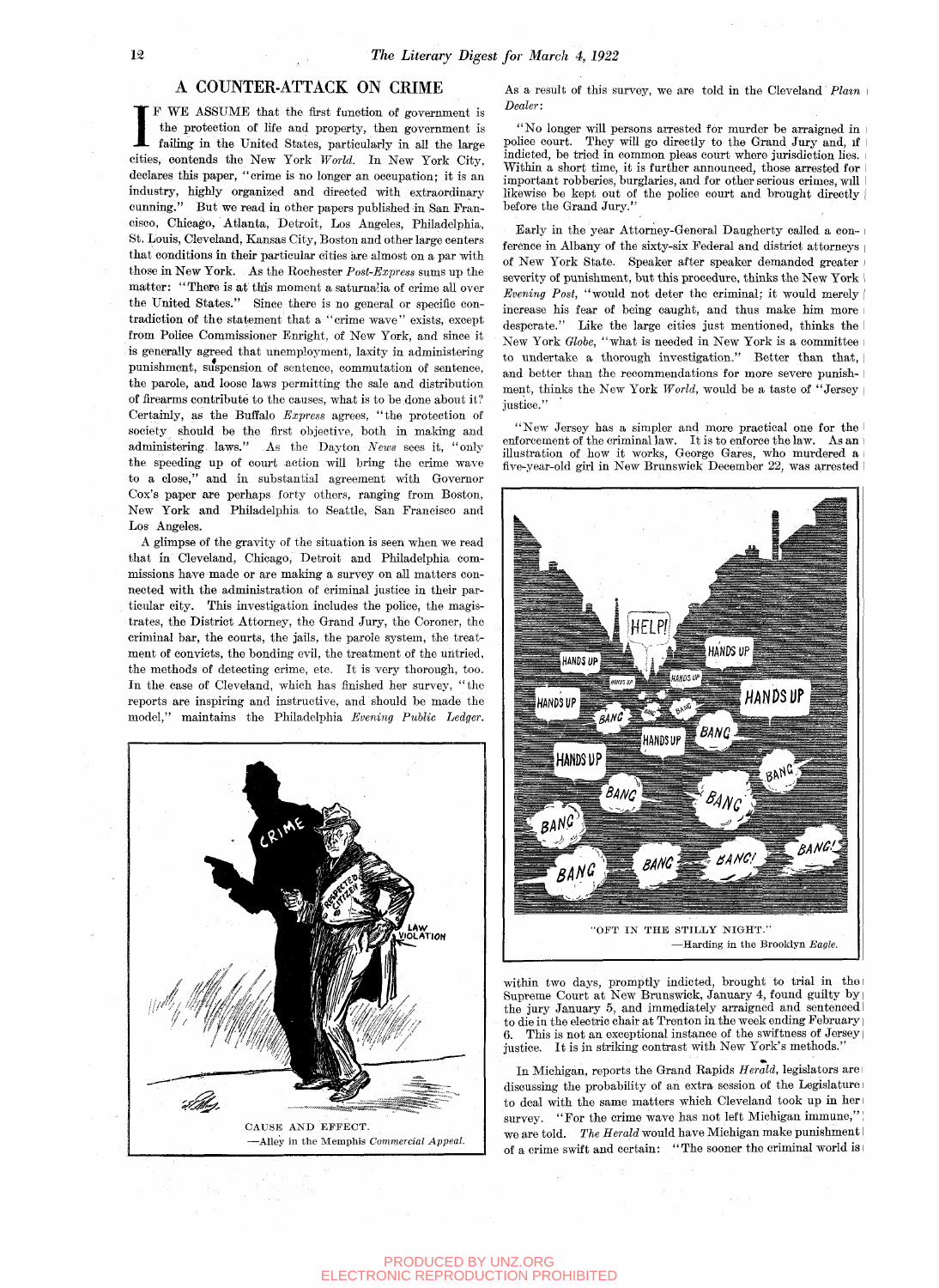notified that Michigan is through compromising with crime, the less crime there will be." "In Michigan one paroled man out of fifteen commits a crime within a year," says this paper. So, it concludes, "it is time to tighten up the screws; it is time to quit experimenting in mollycoddle sociology."

The nation's capital witnessed an increase of nearly 13 per cent, in crime last year, is the startling information of the Philadelphia *Record.* The Springfield *Republican* reports an increase in payroll robberies, in which a certain class of desperate criminal specializes. The Boston police commissioner tells us that in some kinds of crime there was an increase of 300 per cent, last year. Nine thousand murders in the United States last year convince the Cincinnati *Enquirer* that "murder has become a trade." Moreover "this red business is going to



*go* right on until the law is enforced as it should be enforced . and this can only be done by cleaning up politics in every city."

In Indiana, we are told by the Indianapolis *Star,* there was held recently a State conference of prosecutors, sheriffs, and other law enforcement officials to "exchange ideas relative to suppressing and punishing crime." So successful was the conference, it appears, that it probably will be made an annual affair. In Chicago, notes the *Ohio State Journal* (Columbus), the Chicago Crime Commission has directed public attention to those lawyers who specialize in helping thugs and criminals defeat the law, as the New York *Olobe* did in the metropolis. As we read in the Ohio paper:

"The Chicago commission has studied the police department and pointed out weaknesses from which criminals profited. It studied city politics and pointed out situations that were of large advantage to the criminal. It studied court procedure and pointed out customs and practises that operated to the disadvantage of the public and to the advantage of the thug and murderer. Now it points to the lawyers who appear to practise solely for the advantage of the crooks. It invites the attention of the public to these people and calls on the court and the bar association to bring them to account.

" It is no secret to those who know life about cities that professional crooks know what lawyers to call on when in trouble.



It is known that some lawyers devote much of their time to looking after the interests of professional crooks, even to the point where they are almost if not actually guilty of obstructing justice. They do not seek justice and do not want a fair trial. Their sole purpose is to beat the law...

" It would be well for the public to get the names of these legal allies of criminals.

Other suggestions for stopping the crime wave are submitted' by various papers. In the opinion of the Chicago *Evening Post;*  "prohibiting the private manufacture of concealed firearms, except for the police," is one method, "since 99 per cent, of Chicago's crimes were committed with revolvers." In this the Chicago *Daily News,* the Brooklyn *Citizen,* and a dozen other papers agree. The Boston *Post,* which declares that "an armed robber is a murderer at heart, ready and willing to kill if necessary," would have him suffer the death penalty, if caught. The Seattle Times is for solitary confinement for life for the crime of murder; "there is something blood-chiUing in the very suggestion of solitary confinement for a long period of years," remarks this paper. Another deterrent of crime, recommended by the New York *Telegram,* is "imprisonment for life for any highwayman or burglar found to be armed with a revolver."

"But the first, the greatest, the indispensable deterrent is certainty of punishment," asserts the *Wall Street Journal.*  "The whole system of criminal administration needs to be revised," contends the Chicago Journal; "a coherent, orderly method of handling crimes must be worked out." "The penalties provided by the law are severe enough," believes the Indianapolis *News,* "the trouble is that they are not imposed."

"Certainly something will have to be done to cheek crime, which is rapidly developing into an industry nation-wide in scope," declares the Los Angeles *Express.* In this paper's opinion—

"Every citizen of the country should be required to register for definite identification. Let every one carry a registration card under a uniform law operative in every part of the country. In the case of aliens, in particular, registration for identification is desirable, but it should be universal to accomplish its purpose. That would impose no greater inconvenience on the citizen than caring for his automobile registration. Whatever objection might be urged on personal grounds would be overbalanced by the public need of greater protection from crime."